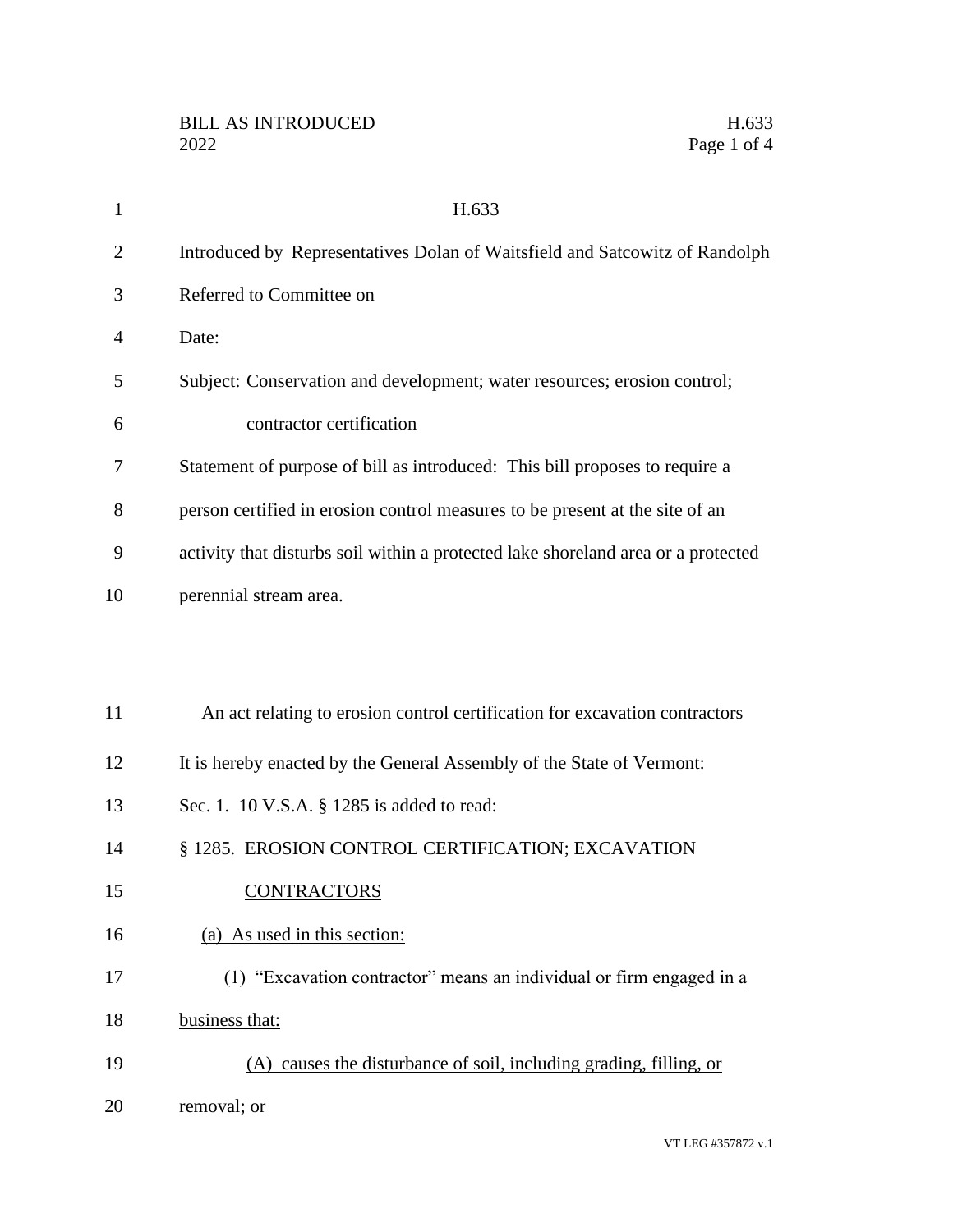| $\mathbf{1}$   | (B) engages in an activity that disturbs the soil.                             |
|----------------|--------------------------------------------------------------------------------|
| $\overline{2}$ | $(2)(A)$ "Perennial stream" means a river, stream, or brook exceeding 0.5      |
| 3              | square miles in watershed size in which surface flows are not frequently or    |
| 4              | consistently interrupted during normal seasonal low flow periods. Perennial    |
| 5              | streams that begin flowing subsurface during low flow periods, due to natural  |
| 6              | geologic conditions, remain defined as perennial. All other streams, or stream |
| 7              | segments of significant length, shall be termed intermittent.                  |
| 8              | (B) A perennial stream shall not include:                                      |
| 9              | (i) standing waters in a wetland, lake, or pond; or                            |
| 10             | (ii) ditches or other constructed channels primarily associated with           |
| 11             | land drainage or water conveyance through or around private or public          |
| 12             | infrastructure.                                                                |
| 13             | (3) "Protected lake shoreland area" has the same meaning as "protected"        |
| 14             | shoreland area" in section 1442 of this title.                                 |
| 15             | (4) "Protected perennial stream area" means all land located within 250        |
| 16             | feet of the top of bank or top of slope of a perennial stream.                 |
| 17             | $(b)(1)$ An excavation contractor conducting activities that cause soil        |
| 18             | disturbance in a protected lake shoreland area or a protected perennial stream |
| 19             | area shall ensure that a person certified by the Secretary in erosion control  |
| 20             | practices is:                                                                  |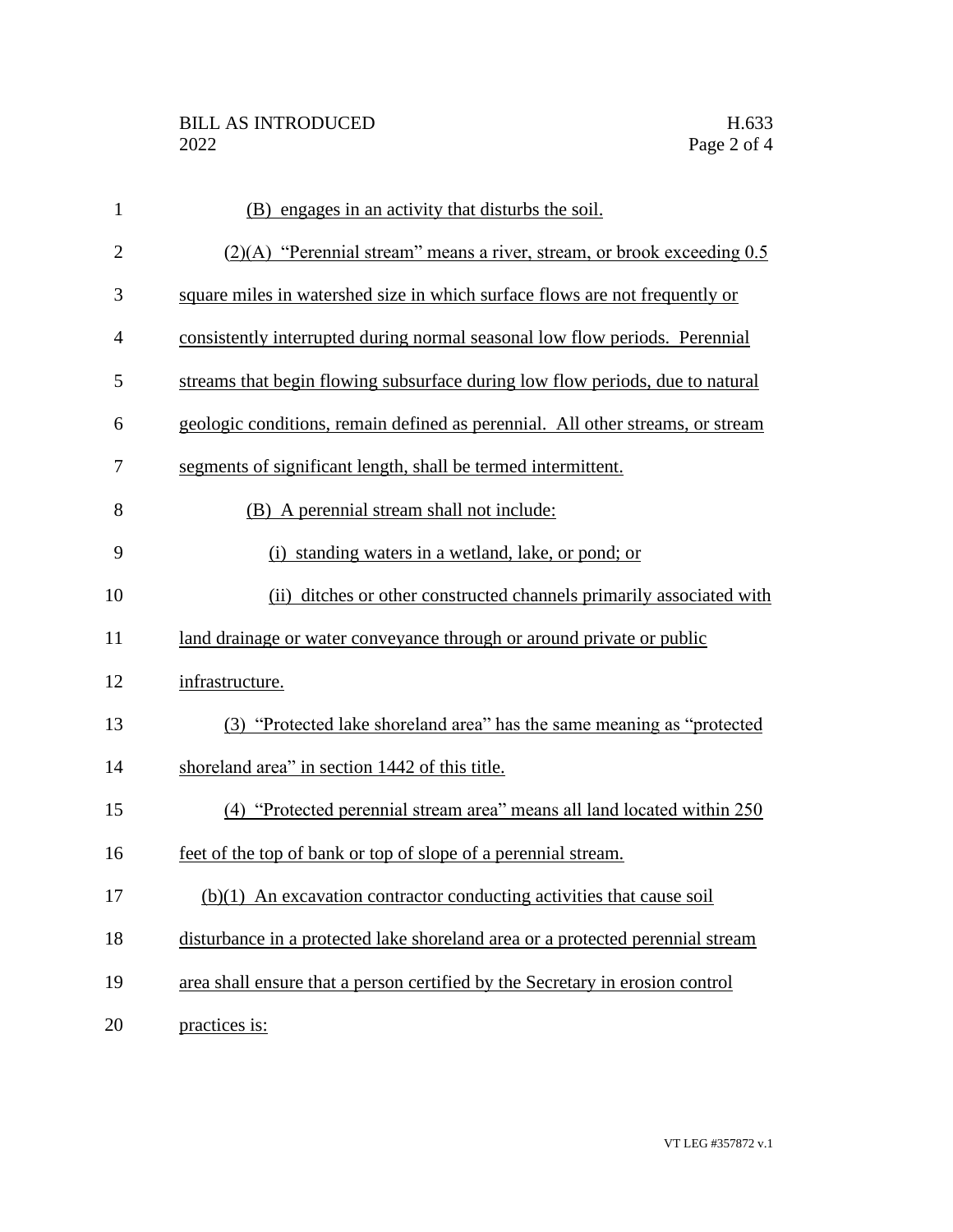| $\mathbf{1}$   | (A) responsible for management of erosion and sediment control                    |
|----------------|-----------------------------------------------------------------------------------|
| $\overline{2}$ | practices at the site of the activity; and                                        |
| 3              | (B) present at the site each day that soil disturbance activity occurs            |
| 4              | for a duration sufficient to ensure that proper erosion and sedimentation control |
| 5              | practices are followed.                                                           |
| 6              | The requirements of this subsection shall apply:                                  |
| 7              | (A) until installation of permanent erosion control measures at the               |
| 8              | site of the activity; or                                                          |
| 9              | (B) if the site is to be revegetated, until the area is sufficiently              |
| 10             | covered with vegetation necessary to prevent soil erosion.                        |
| 11             | (c) This section shall not apply to:                                              |
| 12             | (1) activities resulting in less than one cubic yard of soil being added or       |
| 13             | displaced;                                                                        |
| 14             | (2) a person or firm engaged in farming regulated by the Required                 |
| 15             | Agricultural Practices or silvicultural activities conducted in compliance with   |
| 16             | the Acceptable Management Practices; or                                           |
| 17             | (3) federal, State, or municipal employees engaged in projects                    |
| 18             | associated with their employment.                                                 |
| 19             | Sec. 2. CERTIFICATION STANDARDS                                                   |
| 20             | On or before November 15, 2022, the Secretary of Natural Resources shall          |
| 21             | develop standards for the certification of excavation contractors under           |